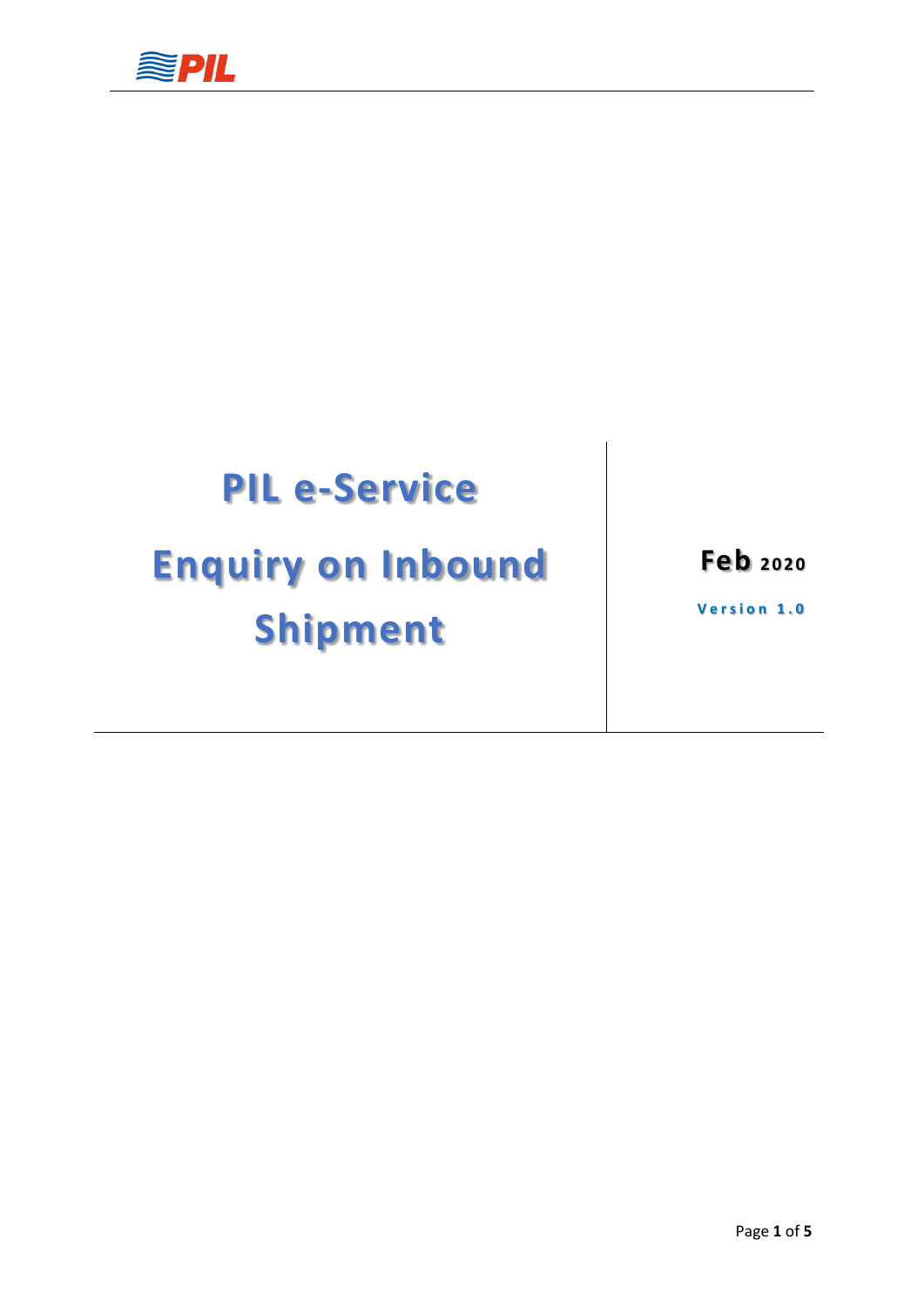

## **Table of Contents**

#### **Document Information**

| <b>Document Version No.</b> | 1.U                   |  |  |  |  |
|-----------------------------|-----------------------|--|--|--|--|
| Last<br>Update Bv           | Pei<br>Wong<br>Theen. |  |  |  |  |

## <span id="page-1-0"></span>**1. Overview**

#### <span id="page-1-1"></span>**1.1. Introduction**

E-Service provides the essential functionality that brings services information & communication which customers can enjoy the benefits of better shipment visibility on arrival at Port of Discharge and numbers of free days granted for the shipment.

### <span id="page-1-2"></span>**1.2. User Manual**

This is to provide guideline to user enquiry on Inbound shipment.

## <span id="page-1-3"></span>**2. E-Service**

#### <span id="page-1-4"></span>**2.1. Customer Login**

To login into E-Service, follow <https://esvc.pilship.com/ecomonline/>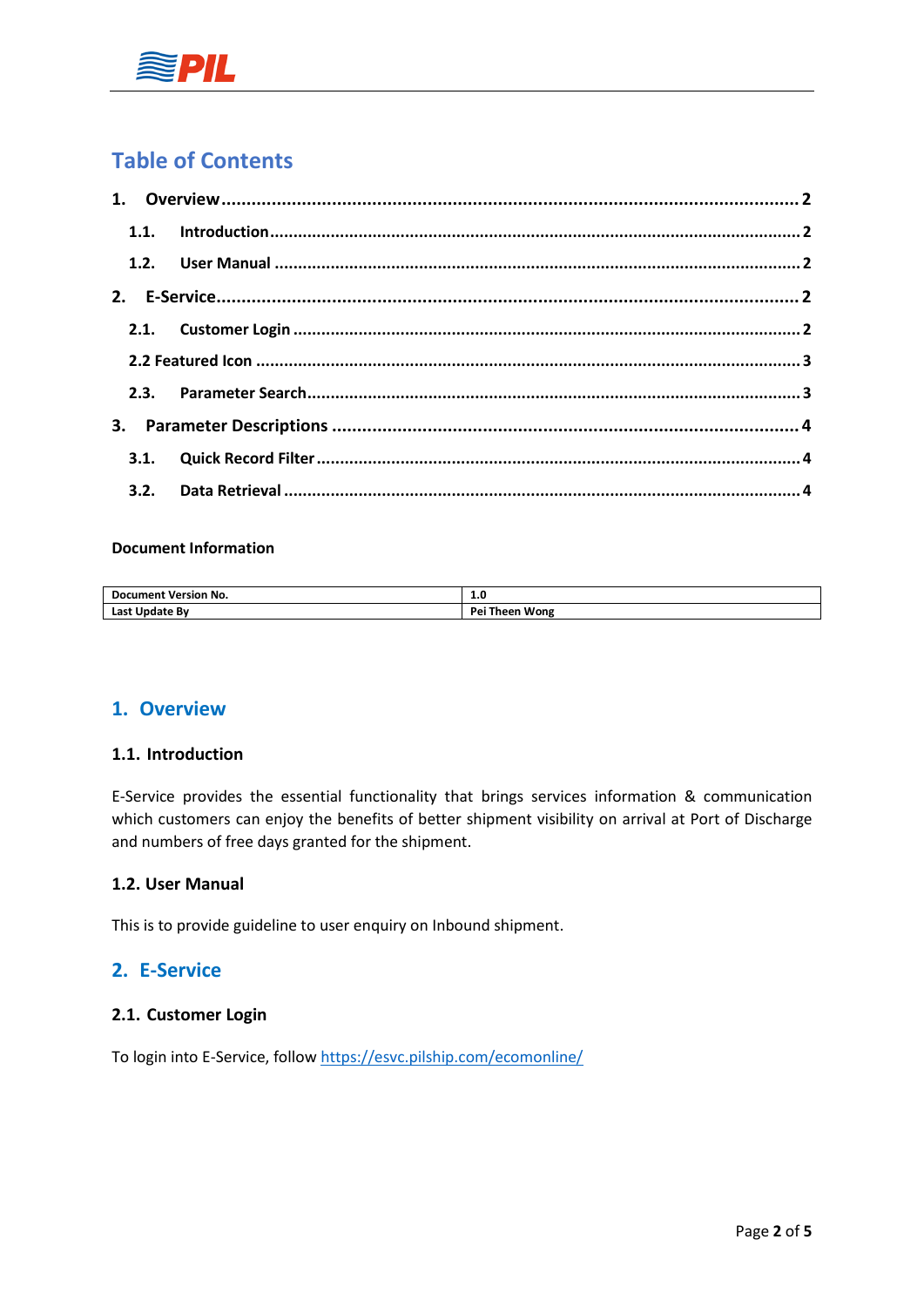



Customer Sub-Account party will receive Username / Password via email upon completion registration by your Customer Admin Account officer.

## <span id="page-2-0"></span>**2.2 Featured Icon**

| - -<br>IΞ<br>l⊫<br>Ε<br>---<br>1000<br>⋍<br>ĦШ<br>₩<br>Tracking<br>SOLAS-VGM<br><b>BL Terms &amp;</b><br>Shipping<br>Booking<br>Inbound<br>Schedule<br><b>BI Print</b><br>Agency<br>Instruction<br>Conditions |  |  |  |
|---------------------------------------------------------------------------------------------------------------------------------------------------------------------------------------------------------------|--|--|--|
|                                                                                                                                                                                                               |  |  |  |
| I<br><b>Shipment Arrival Information</b><br>ı                                                                                                                                                                 |  |  |  |
| POD ETA: 11-Feb-2020<br>$\frac{100}{100}$ ~ 25-Feb-2020<br>B/L No:<br>PO NO:<br>POD:<br><b>PAGE</b>                                                                                                           |  |  |  |

When User access to Inbound, screen will be display as above and featured icons will be displayed on the header.

### <span id="page-2-1"></span>**2.3. Parameter Search**

This is the Search Parameters which explains the detail of each field.

| SEQ. | <b>PARAMETER NAME</b> | <b>DESCRIPTIONS</b>                                                                             |
|------|-----------------------|-------------------------------------------------------------------------------------------------|
|      | <b>POD ETA</b>        | From and To Date based on arrival of shipment. Defaulted to<br>two weeks from the Current Date. |
|      | POD.                  | Port of Discharge                                                                               |
| 3    | B/L NO                | <b>Bill of Landing Number</b>                                                                   |
|      | PO NO                 | PO Number                                                                                       |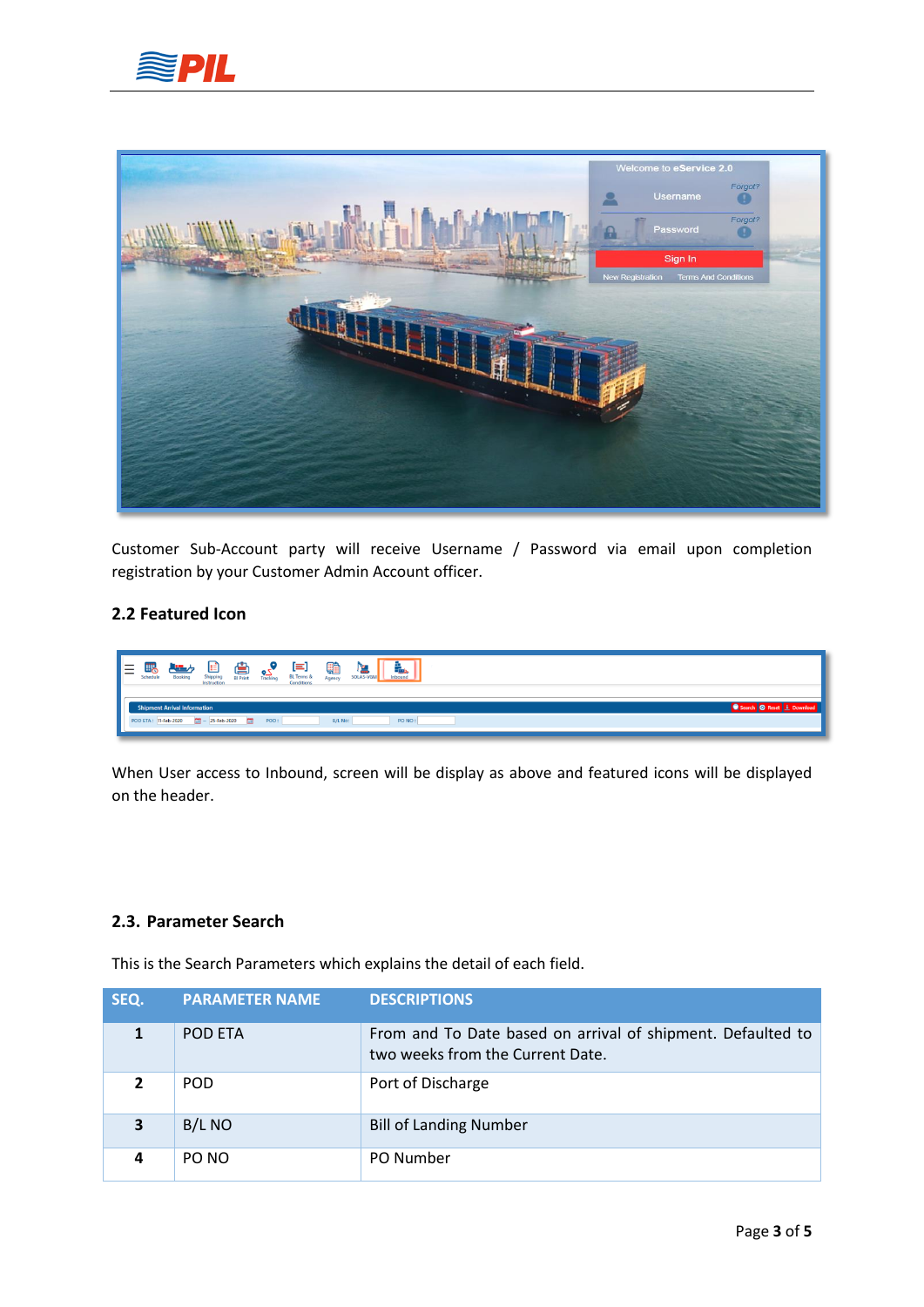

User may provide the required search criteria and click **C** search



Search results will be displayed based on the provided search criteria.



 $\overline{a}$ 

- A. System validate login account must be either Contract Party, Consignee or Notify. If none of above role, no data will be display.
- B. Date Range selection maximum of two weeks is allowed for search in E-Services.

## <span id="page-3-0"></span>**3. Parameter Descriptions**

### <span id="page-3-1"></span>**3.1. Quick Record Filter**

|                 | €<br>囎<br>C<br>$\frac{1}{\sqrt{\frac{1}{2}}\sqrt{\frac{1}{2}}}}$<br>耳<br>¥.<br>r.<br>E,<br>Œ<br><b>BL</b> Terms &<br><b>Schedule</b><br>Shipping<br>DetDem<br>Booking<br>SOLAS-VGM<br>Inbound<br><b>BI Print</b><br>Agency<br>Instruction<br>Conditions |                                     |               |              |                                                         |                             |            |             |                                  |                               |                  |                                    |                      |                                                                                                      |                          |                                         |
|-----------------|---------------------------------------------------------------------------------------------------------------------------------------------------------------------------------------------------------------------------------------------------------|-------------------------------------|---------------|--------------|---------------------------------------------------------|-----------------------------|------------|-------------|----------------------------------|-------------------------------|------------------|------------------------------------|----------------------|------------------------------------------------------------------------------------------------------|--------------------------|-----------------------------------------|
|                 | <b>Shipment Arrival Information</b>                                                                                                                                                                                                                     |                                     |               |              |                                                         |                             |            |             |                                  |                               |                  |                                    |                      |                                                                                                      |                          | Search <b>@</b> Reset <b>1</b> Download |
| POD ETA:        | 11-Feb-2020                                                                                                                                                                                                                                             | $\frac{100}{200} \sim 25.$ Feb-2020 |               | POD:<br>m    |                                                         | B/L No:                     | PO NO:     |             |                                  |                               |                  |                                    |                      |                                                                                                      |                          |                                         |
| I<br><b>Seq</b> | <b>B/L No</b>                                                                                                                                                                                                                                           | <b>POR</b>                          | POD           | <b>DEL</b>   | <b>Vessel</b>                                           | Inbound VVD                 | <b>ETA</b> | B/L<br>Type | <b>B/L</b><br><b>Surrendered</b> | <b>DEM</b><br>(Free Days)     | <b>DET</b>       | DET+DEM<br>(Free Days) (Free Days) | Cntr<br>SizeType/Qty | <b>Shipper</b>                                                                                       | Consignee                | <b>Notify Party</b>                     |
|                 | Search B/L No                                                                                                                                                                                                                                           |                                     |               |              | Search Orig Search Final Search Orig Search Vessel Name | Search Inbound V Search ETA |            |             |                                  |                               |                  |                                    |                      | Search B/ Search B/L Search DEM di Search DET L Search DEt+DL Search Cntr Oty Search Shipper Details | Search consignee Details | Search Notify Party Details             |
|                 | MGT000012400                                                                                                                                                                                                                                            | <b>SGSIN</b>                        | <b>IDJKT</b>  | <b>IDJKT</b> | <b>QHCX AW QGYW</b>                                     | 1225                        | 15/02/2020 |             | No                               |                               |                  | D2:10                              | D2:1                 | <b>ABC PTE LTD</b>                                                                                   | CNEE_13FEB_V1            | NPTY_13FEB_V1                           |
|                 | MGT000012500                                                                                                                                                                                                                                            | SGSIN                               | <b>IDJKT</b>  | <b>IDJKT</b> | QHCX AW QGYW                                            | 1225                        | 15/02/2020 |             | No.                              |                               |                  | D <sub>2:10</sub>                  | D <sub>2:2</sub>     | <b>ABC PTE LTD</b>                                                                                   |                          |                                         |
|                 | MGT000010300                                                                                                                                                                                                                                            | CNSHA                               | <b>SGSIN</b>  | <b>SGSIN</b> | <b>PUPL WHGLS</b>                                       | 0123W                       | 14/02/2020 |             | No                               |                               |                  | D2:8                               | D2:1                 | <b>BCD LTD</b>                                                                                       | CEE                      | <b>NTY</b>                              |
|                 | MGT000010700                                                                                                                                                                                                                                            | SGSIN                               | <b>HKHKG</b>  | <b>HKHKG</b> | AZKAZ KLKXXKLW TZUWQ                                    | 0013E                       | 11/02/2020 |             | No.                              | D <sub>2</sub> -5             | D2:5             | <b>STATE</b>                       | D2:2                 | <b>ABC PTE LTD</b>                                                                                   | CNEE                     | <b>NPTY</b>                             |
|                 | MGT000010800                                                                                                                                                                                                                                            | SGSIN                               | <b>HIKHKG</b> | <b>HKHKG</b> | AZKAZ KLKXXKLW TZUWQ                                    | 0013E                       | 11/02/2020 |             | No.                              | D <sub>2</sub> -5             | D <sub>2:5</sub> | $\sim$                             | D <sub>2:2</sub>     | <b>BCD LTD</b>                                                                                       |                          |                                         |
|                 | MGT000011900                                                                                                                                                                                                                                            | SGSIN                               | <b>THBKK</b>  | THBKK        | SOUM RMLFMR                                             | 0159N                       | 18/02/2020 |             | No                               | D2:7                          | D2:3             |                                    | D2:2                 | <b>ABC PTE LTD</b>                                                                                   |                          |                                         |
|                 | Showing 1 - 6 of 6 entries                                                                                                                                                                                                                              |                                     |               |              |                                                         |                             |            |             |                                  | se los Page 1 of 1 so se 15 * |                  |                                    |                      |                                                                                                      |                          |                                         |

User may use above highlighted Quick filter field to input in values to filter the records from the search results.

## <span id="page-3-2"></span>**3.2. Data Retrieval**

This is the Data Status which each explains the selected criteria.

| SEQ.           | <b>DATA STATUS</b>     | <b>DESCRIPTIONS</b>                                 |
|----------------|------------------------|-----------------------------------------------------|
| 1              | <b>SEQ</b>             | <b>Record Sequence Number</b>                       |
| $\mathbf{2}$   | B/L NO                 | <b>Bill of Lading Number</b>                        |
| 3              | <b>POR</b>             | Place of Receipt of the Shipment                    |
| 4              | <b>POL</b>             | Port of Load of the Shipment                        |
| 5              | <b>DEL</b>             | Delivery Port of the Shipment                       |
| 6              | Vessel                 | <b>Arrival Vessel Name</b>                          |
| $\overline{7}$ | Inbound VVD            | <b>Inbound Vessel Voyage</b>                        |
| 8              | B/L Type               | B/L Type - B (Original Bill of Lading), W (WayBill) |
| 9              | <b>B/L Surrendered</b> | B/L Surrendered Status - Yes or No                  |
| 10             | DEM (Free Days)        | Number of Standard Free Days - Demurrage            |
| 11             | DET (Free Days)        | Number of Standard Free Days - Detention            |
| 12             | DEM + DET (Free Days)  | Number of Approved Combined Free Days               |
| 13             | CNTR Size / Type / Qty | Container Size, Type, Quantity                      |